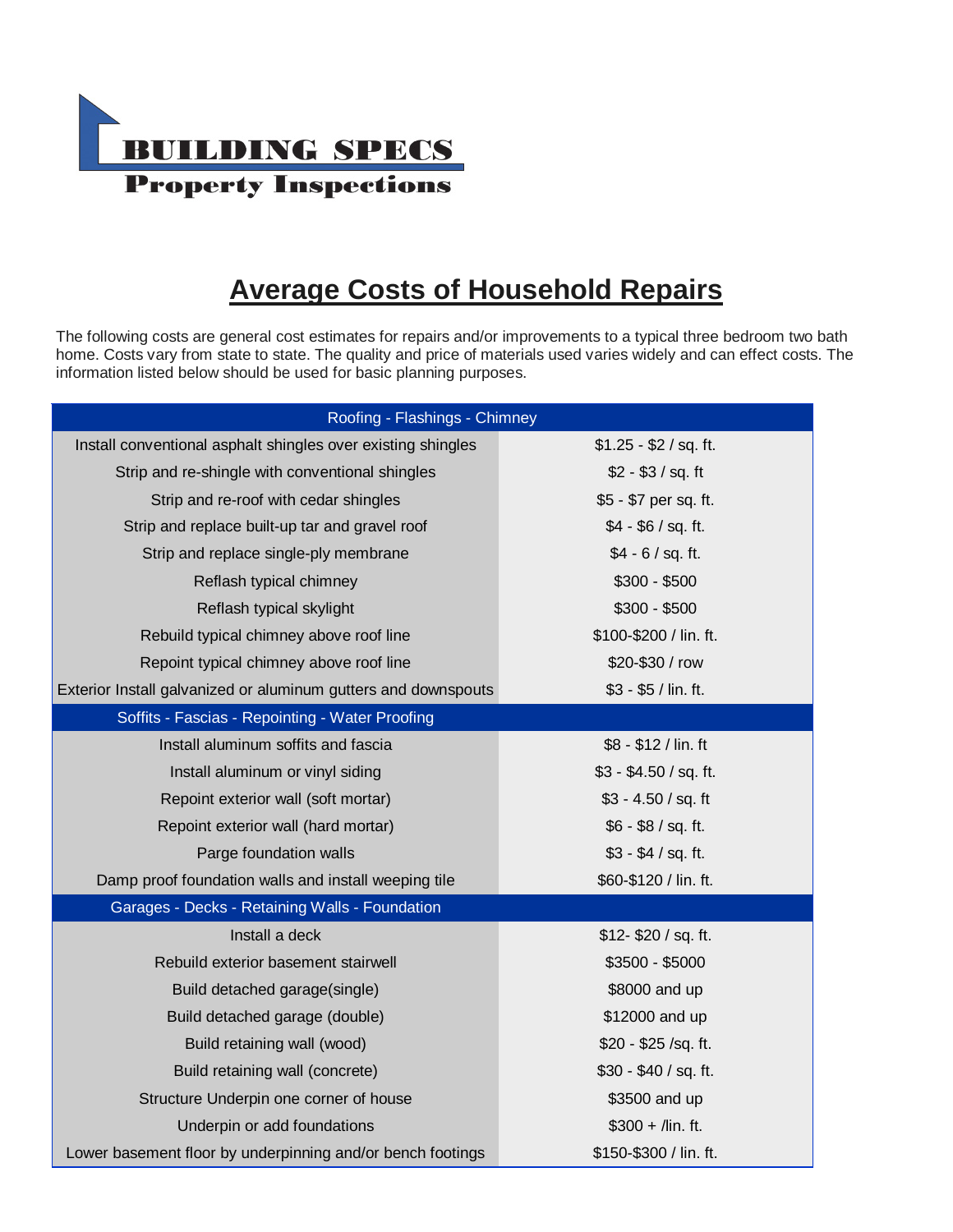| Replace deteriorating sill beam with concrete                                        | \$60 and up/ lin. ft. |                        |
|--------------------------------------------------------------------------------------|-----------------------|------------------------|
| Install basement support post with proper foundation                                 |                       | $$200 - $400$          |
| Perform chemical treatment for termites                                              | \$500 and up          |                        |
| Repair minor crack in poured concrete foundation                                     |                       | $$400 - $800$          |
|                                                                                      |                       |                        |
| Electric Repairs - Upgrades                                                          |                       |                        |
| Electrical Upgrade electrical service to 100 amps                                    |                       | \$1200-1800            |
| Upgrade electrical service to 200 amps                                               |                       | \$1500 - \$2000        |
| Install new circuit breaker panel                                                    |                       | $$500 - $700$          |
| Add 120 volt circuit                                                                 |                       | $$150 - $250$          |
| Add 240 volt circuit                                                                 |                       | $$250 - $350$          |
| Add conventional receptacle                                                          |                       | $$75 - $150$           |
| Replace conventional receptacle with ground fault circuit receptacle                 |                       | $$60 - $90$            |
| Rewire electrical outlet with reversed polarity (assuming electrician already there) |                       | \$5 - \$10 ea.         |
| Install conventional alarm system fire- burg                                         |                       | \$1000 and up          |
| <b>Heating Systems - Air Conditioning</b>                                            |                       |                        |
| Heating install mid-efficiency forced-air furnace                                    |                       | \$1700 - \$2500        |
| Install high-efficiency forced-air furnace                                           |                       | \$2500 - \$3500        |
| Install drum-type humidifier                                                         |                       | $$200 - $300$          |
| Install electronic air filter                                                        |                       | $$500 - $800$          |
| Install mid-efficiency boiler                                                        |                       | \$2500 - \$4000        |
| Install high-efficiency boiler                                                       |                       | \$5000 - \$9000        |
| Rebuild firepot (refractory) on boiler                                               |                       | $$500 - $800$          |
| Install circulating pump                                                             |                       | \$400 - \$600          |
| Install chimney liner                                                                |                       | $$300 - $700$          |
| Install set-back thermostat                                                          |                       | $$100 - $300$          |
| Remove oil tank from basement                                                        |                       | $$200 - $400$          |
| Remove abandoned underground oil tank                                                |                       | \$3500 and up          |
| Replace radiator valve                                                               |                       | $$75 - $150$           |
| Add electric baseboard heater                                                        |                       | $$150 - $250$          |
| Convert from hot water heating to forced-air (cape)                                  |                       | \$8000 - \$10000       |
| Convert from hot water heating to forced-air (two story)                             |                       | \$15000 - \$20000      |
| Clean ductwork                                                                       |                       | \$250 and up           |
| Cooling/Heat Pumps Add central air conditioning on existing forced-air system        |                       | \$2000-\$3000          |
| Add heat pump to forced-air system                                                   |                       | \$3000-\$4000          |
| Replace heat pump or air conditioning compressor                                     |                       | \$800 - \$1400         |
| Install independent air conditioning system                                          |                       | \$8000 - \$15000       |
| Insulation                                                                           |                       |                        |
| Insulation Insulate open attic to modern standards                                   |                       | $$1 - $1.50 / sq.$ ft. |
| Blow insulation into flat roof, cathedral ceiling or wall cavity                     |                       | $$2 - $3.50 / sq.$ ft. |